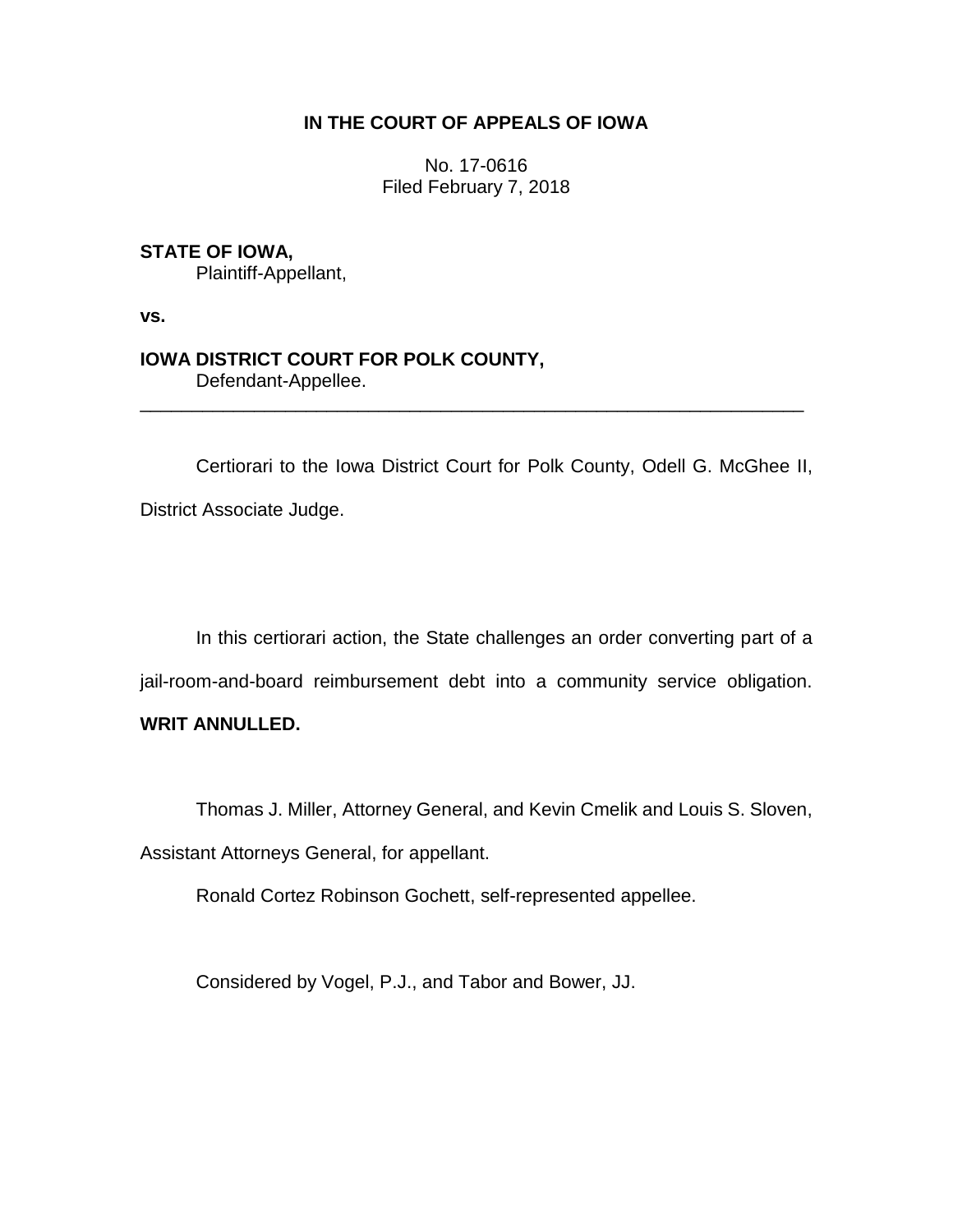### **TABOR, Judge.**

The State brought this certiorari action to contest the district court's authority to convert fees charged by the sheriff for room and board into a community service obligation where Polk County did not pursue the claim as restitution under Iowa Code section 356.7(2)(i) (2015). The State argues that when a sheriff chooses to enforce the reimbursement claim by execution under Iowa Code chapter 626, the district court cannot "usurp" the county's right to collect the entire payment.

The State's argument cannot prevail on the facts before us. The assistant county attorney characterized the fees approved under section 356.7 as "court debt" as defined in Iowa Code section 602.8017(1)(a). When a defendant is not reasonably able to pay all or part of his or her court debt, a judicial officer may substitute community service in lieu of correctional fees. Iowa Ct. R. 26.4(2). Because that court rule provided authorization for the district court's action, we annul the writ.

#### **I. Facts and Prior Proceedings**

Ronald Gochett pleaded guilty to third-offense possession of marijuana and eluding, receiving a seven-year prison sentence in February 2015. He appealed the plea and sentence, alleging he received ineffective assistance of counsel because he was not informed about the applicable surcharges at the plea hearing and his sentence was illegal because it included an assessment of costs for dismissed charges. Our court affirmed the judgment, preserved his ineffectiveassistance claim for postconviction relief, and remanded for resentencing with respect to the assessment of costs on the dismissed charges. *See State v. Gochett*, No. 15-0418, 2017 WL 1735606, at \*2 (Iowa Ct. App. May 3, 2017).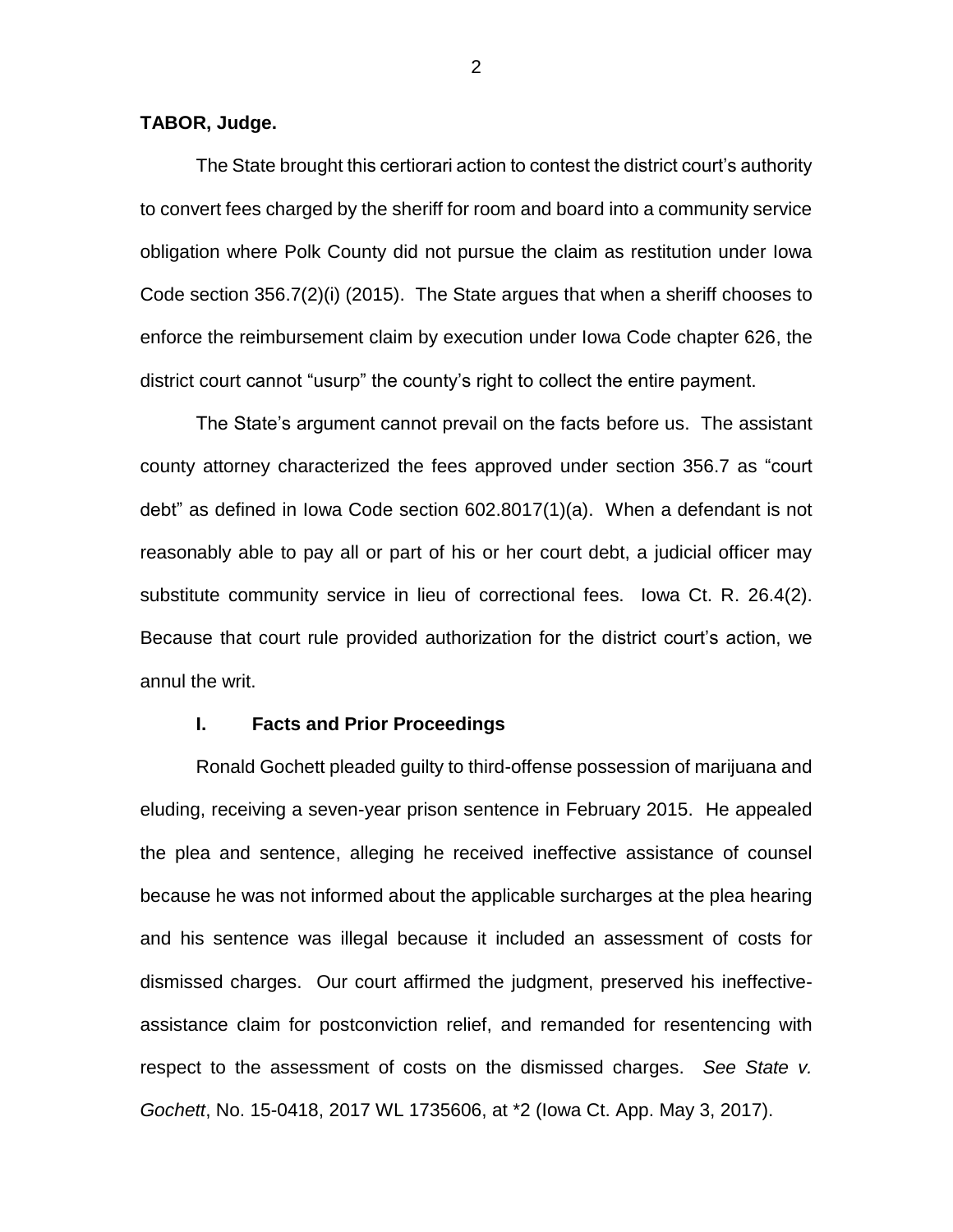Meanwhile, in late April 2015, the Polk County Sheriff's Office sought reimbursement for Gochett's 120-day jail stay. At \$60 per day, plus a \$75 administrative charge, the tab totaled \$7275.00. On May 1, 2015, the district court approved the claim, finding the amount to be "fair and reasonable." Seventeen days later, on May 18, the Polk County Attorney sent a memorandum to the clerk of court indicating it was "pursuing the collection of delinquent obligations" in Gochett's case in accordance with Iowa Code section 331.756(5).

Gochett was released from prison and placed on parole in November 2015. In October 2016, his parole officer instructed him to set up a payment plan for his court debt, according to Gochett's testimony at the hearing on the room-and-board reimbursement. Rather than entering a payment plan, on October 31, Gochett filed a handwritten motion asking to "have a hearing to reduce room and board fees" in his felony case. That same day, the district court filed an order converting \$3500 of Gochett's room-and-board fees to 483 hours of community service. The order also set a "contempt of court" hearing for December 22, 2016.<sup>1</sup>

The Polk County Attorney filed a resistance to Gochett's motion to reduce the room-and-board fees and a motion to set aside the court's order converting a portion of the fees to community service. Before the December hearing, the county attorney filed an exhibit list, including a printout of the "Financials" screen from

 $\overline{a}$ 

 $<sup>1</sup>$  The record before us is not clear as to why the district court scheduled the contempt of</sup> court hearing. We note Iowa Code section 909.5 provides:

A person who is able to pay a fine, court-imposed court costs for a criminal proceeding, or both, or an installment of the fine or the courtimposed court costs, or both, and who refuses to do so, or who fails to make a good faith effort to pay the fine, court costs, or both, or any installment thereof, shall be held in contempt of court.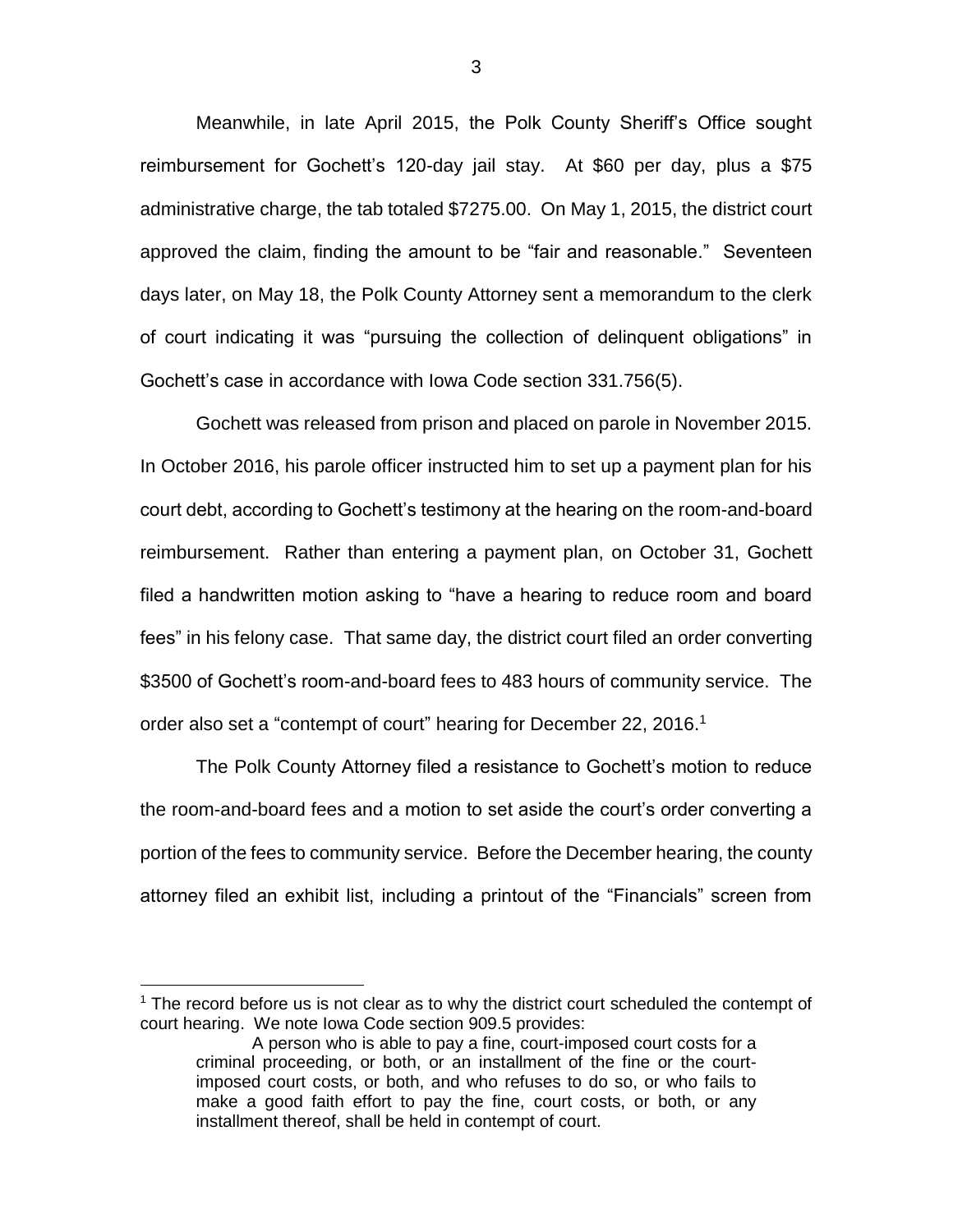Iowa-Courts-On-Line, showing "costs" due including \$7275 for reimbursement to the sheriff for room and board.

On December 22, Gochett appeared for a "contempt hearing" where the district court considered his motion to modify the room-and-board fees and the State's motion to set aside the order converting a portion of those fees to community service. The court noted Gochett's plea-and-sentencing appeal was still pending. The court set his first payment on the plan of restitution for thirty days after procedendo issued. The parties stipulated Gochett had already completed fifty hours of community service. The court directed the clerk to credit that community service toward Gochett's outstanding court-reporter and filing fees. The question concerning the room-and-board fees was set for hearing on February 13, 2017.

At the February hearing, the assistant county attorney argued "nothing in [section] 356.7 . . . allows the court to convert the judgment to community service" because the sheriff had not pursued the claim as restitution under Iowa Code chapter 910. The assistant count attorney asserted "court debt is under [section] 602.8107. . . . [I]f he is not making the payments and he is in default, he is delinquent, then it goes to collections under [section] 602.8107. So he's supposed to enter a payment plan with the Clerk of Court."

Gochett, who did not have counsel at the hearing, told the court: "I know I owe the money . . . I know I got to pay it somehow, whether it be community service, or whatever. But I was trying to do whatever I could do to get it paid." Under examination by the assistant county attorney, Gochett testified he had been employed since February 2016, earning \$16.50 an hour and working more-or-less

4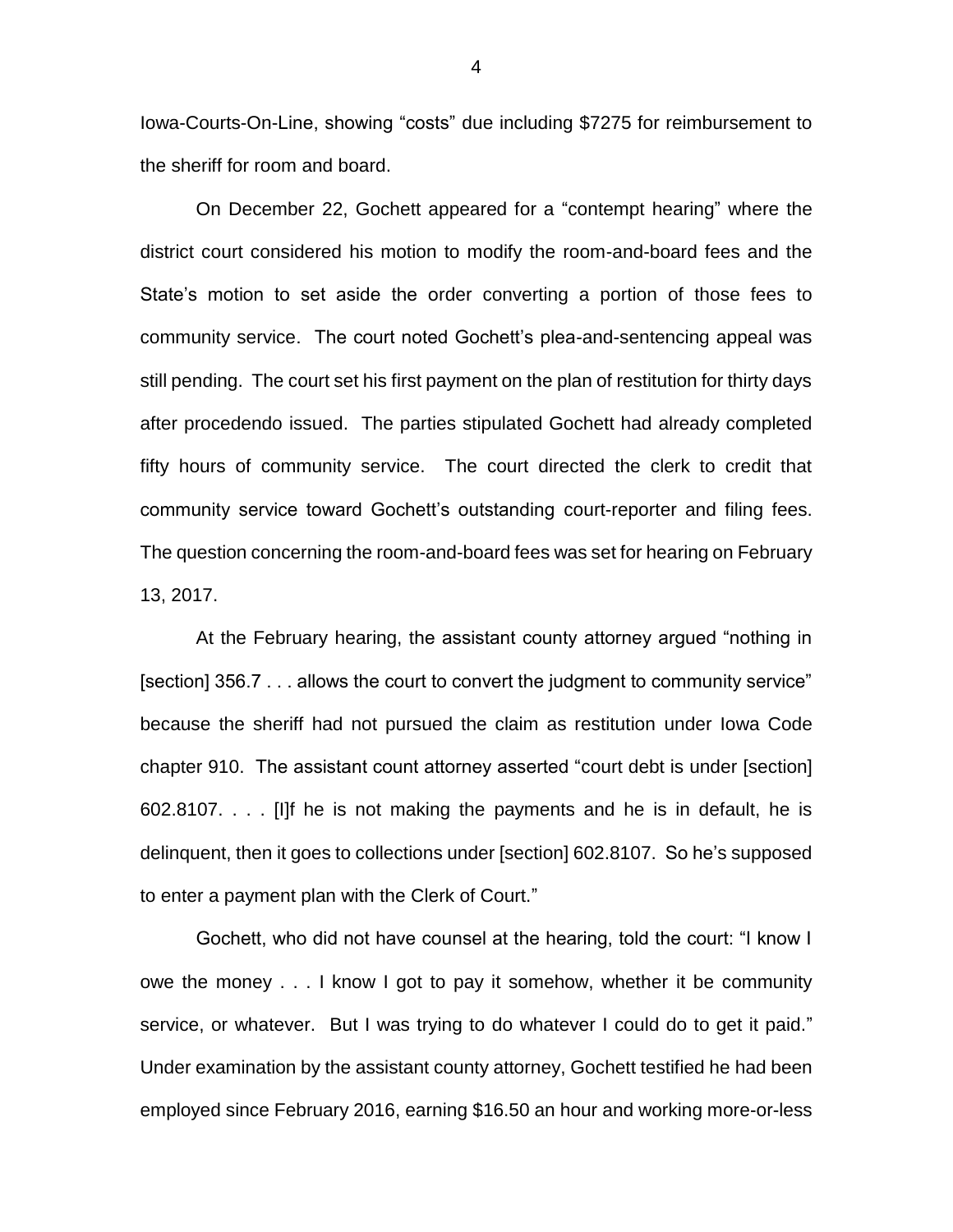full time. He also testified his wages were garnished for back child-support payments.

In March 2017, the district court ruled it had the "legal authority to modify and convert fees, including jail fees, to community service." The court cited Iowa Code section 910.2(2). The court confirmed its original order converting \$3500 of Gochett's obligation to 483 hours of community service.

The Iowa Attorney General's office filed a petition for writ of certiorari, citing Iowa Rule of Appellate Procedure 6.107.<sup>2</sup> The supreme court granted the petition, framing the question as follows: "'[w]hether the court has the authority to order that a court-ordered claim for reimbursement under Iowa Code Chapter 356.7 be satisfied through community service.' *See generally* Iowa Code §§ 356.7(2)(g), 602.8107(1)(a), 910.2 (2017); Iowa Ct. R. 26.4(2)." When Gochett, who is selfrepresented on appeal, did not respond to a default notice, the supreme court ordered the appeal to proceed without an appellee's brief. The supreme court transferred the appeal to our court in November 2017.

 $\overline{a}$ 

 $2$  That rule provides: "Any party claiming  $\dots$  an associate district court judge  $\dots$  exceeded the judge's jurisdiction or otherwise acted illegally may commence an original certiorari action in the supreme court by filing a petition for writ of certiorari as provided in these rules." The State does not explain in the petition how it was a party to the action under Iowa Code section 356.7, which allows the county attorney to file a reimbursement claim on behalf of the county sheriff.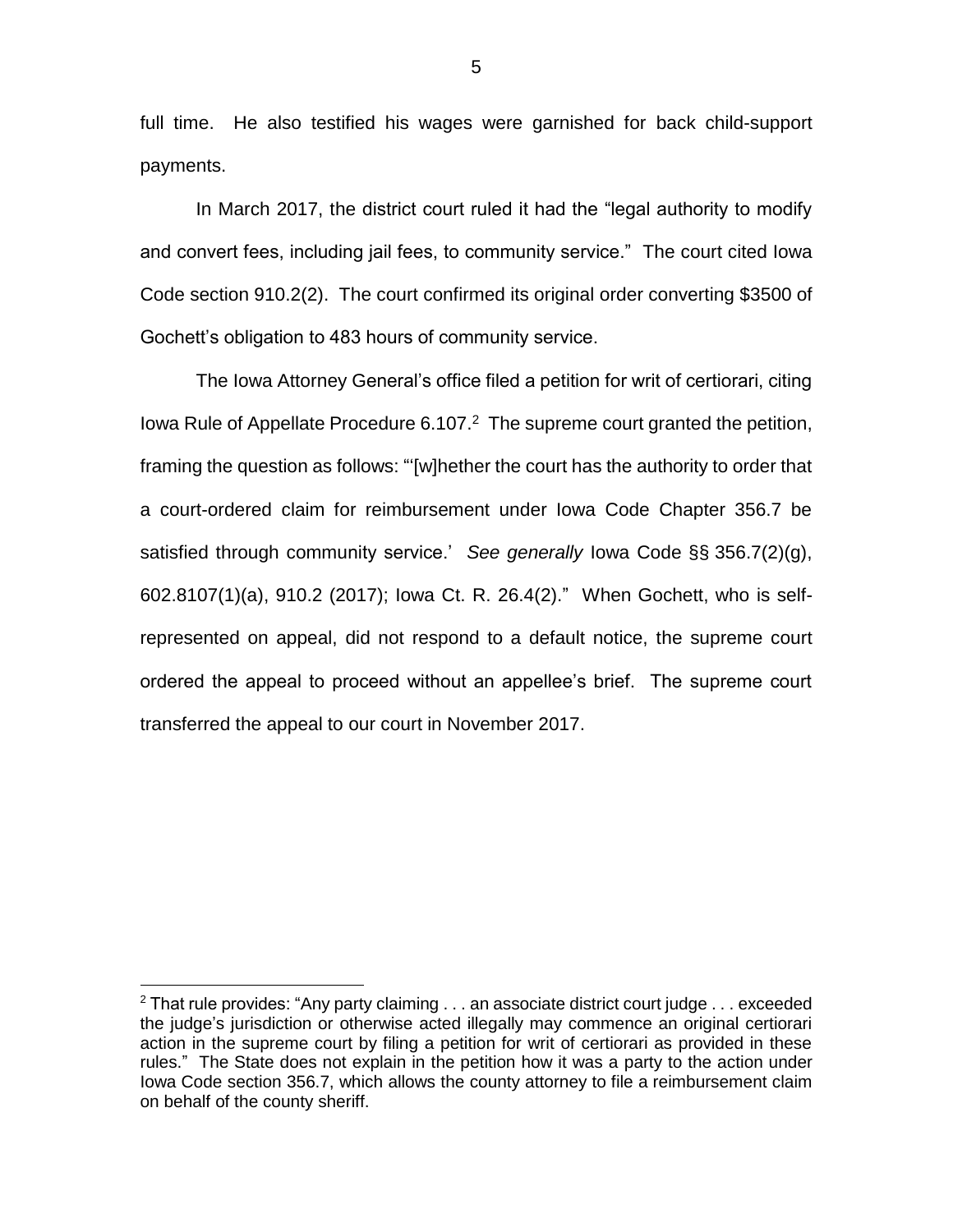## **II. Standard of Review**

**"**We review certiorari actions for correction of errors at law." *State v. Iowa Dist. Court for Jones Cty*., 902 N.W.2d 811, 814 (Iowa 2017). We examine questions of statutory interpretation under that same standard of review. *Id*.

## **III. Analysis**

A sheriff may charge adult prisoners who have been convicted of a crime

for room and board, and if the prisoners fail to pay for their stay, the sheriff may

file a room-and-board reimbursement claim with the district court. Iowa Code

§ 356.7(1); *State v. Abrahamson*, 696 N.W.2d 589, 591 (Iowa 2005). The money

collected by the sheriff is credited to the county's general fund. Iowa Code §

356.7(1). At the center of this certiorari action are the following sections of the

correctional-fee statute, which provide:

2. The sheriff . . . or the county attorney, on behalf of the sheriff, . . . may file a reimbursement claim with the clerk of the district court which shall include all of the following information, if known:

a. The name, date of birth, and social security number of the person who is the subject of the claim.

b. The present address of the residence and principal place of business of the person named in the claim.

c. The criminal proceeding pursuant to which the claim is filed, including the name of the court, the title of the action, and the court's file number.

d. The name and office address of the person who is filing the claim.

e. A statement that the notice is being filed pursuant to this section.

f. The amount of room and board charges the person owes.

g. The amount of administrative costs the person owes.

h. The amount of medical aid the person owes.

i. *If the sheriff . . . wishes to have the amount of the claim for charges owed included within the amount of restitution determined to be owed by the person, a request that the amount owed be included within the order for payment of restitution by the person.*

3. Upon receipt of a claim for reimbursement, the court shall approve the claim in favor of the sheriff or the county, . . . for the amount owed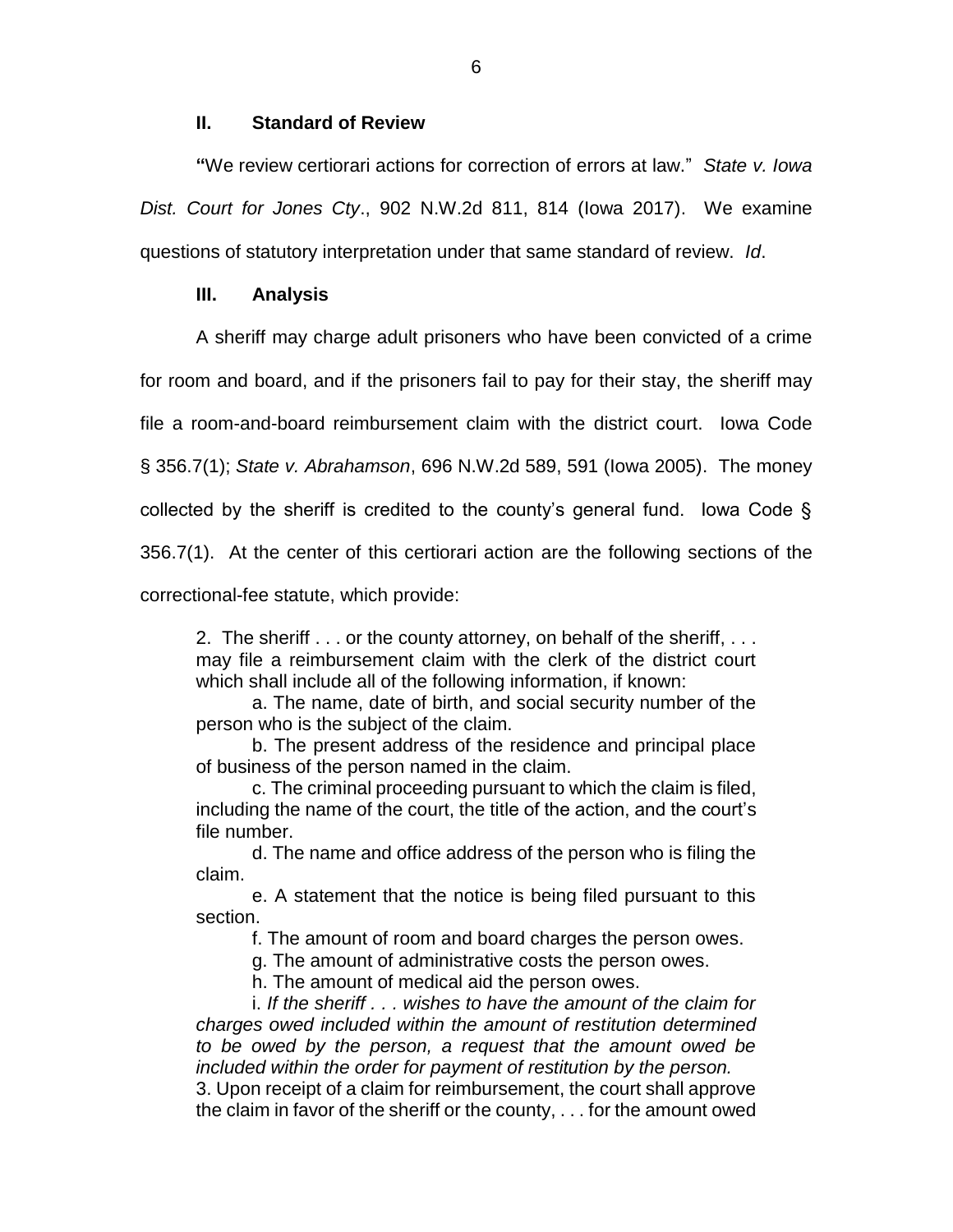by the prisoner as identified in the claim and any fees or charges associated with the filing or processing of the claim with the court. *The sheriff . . . may choose to enforce the claim in the manner provided in chapter 626.* Once approved by the court, the claim for the amount owed by the person shall have the force and effect of a judgment for purposes of enforcement by the sheriff . . . . However, irrespective of whether the judgment lien for the amount of the claim has been perfected, the claim shall not have priority over competing claims for child support obligations owed by the person.

Iowa Code § 356.7(2), (3) (emphasis added).

 $\overline{a}$ 

The State focuses on the italicized portions of the statute, contending they allow the sheriff to pick one of two routes for enforcing the room-and-board claim: as part of the defendant's restitution obligation under Iowa Code chapter 910 or under the procedures for execution of money judgments under chapter 626. The State argues the legislature crafted the statue to enshrine the sheriff's office as "master of its claim."

If the sheriff includes a request under section 356.7(2)(i) that the charges be included in the amount of restitution owed by the defendant, then the State concedes the district court has authority under lowa Code section  $910.2(2)^3$  to allow a defendant, who is not reasonably able to pay all or part of the correctional fees, to perform community service in lieu of payment. But according to the State's argument, when the sheriff does not include a request for the charges to be included in the amount of restitution, the district court cannot convert the room-

 $3$  When the offender is not reasonably able to pay all or a part of  $\dots$  court costs including correctional fees approved pursuant to section 356.7 . . . , the court may require the offender in lieu of that portion of . . . court costs including correctional fees approved pursuant to section 356.7 . . . , for which the offender is not reasonably able to pay, to perform a needed public service for a governmental agency or for a private nonprofit agency which provides a service to the youth, elderly, or poor of the community. Iowa Code § 910.2(2).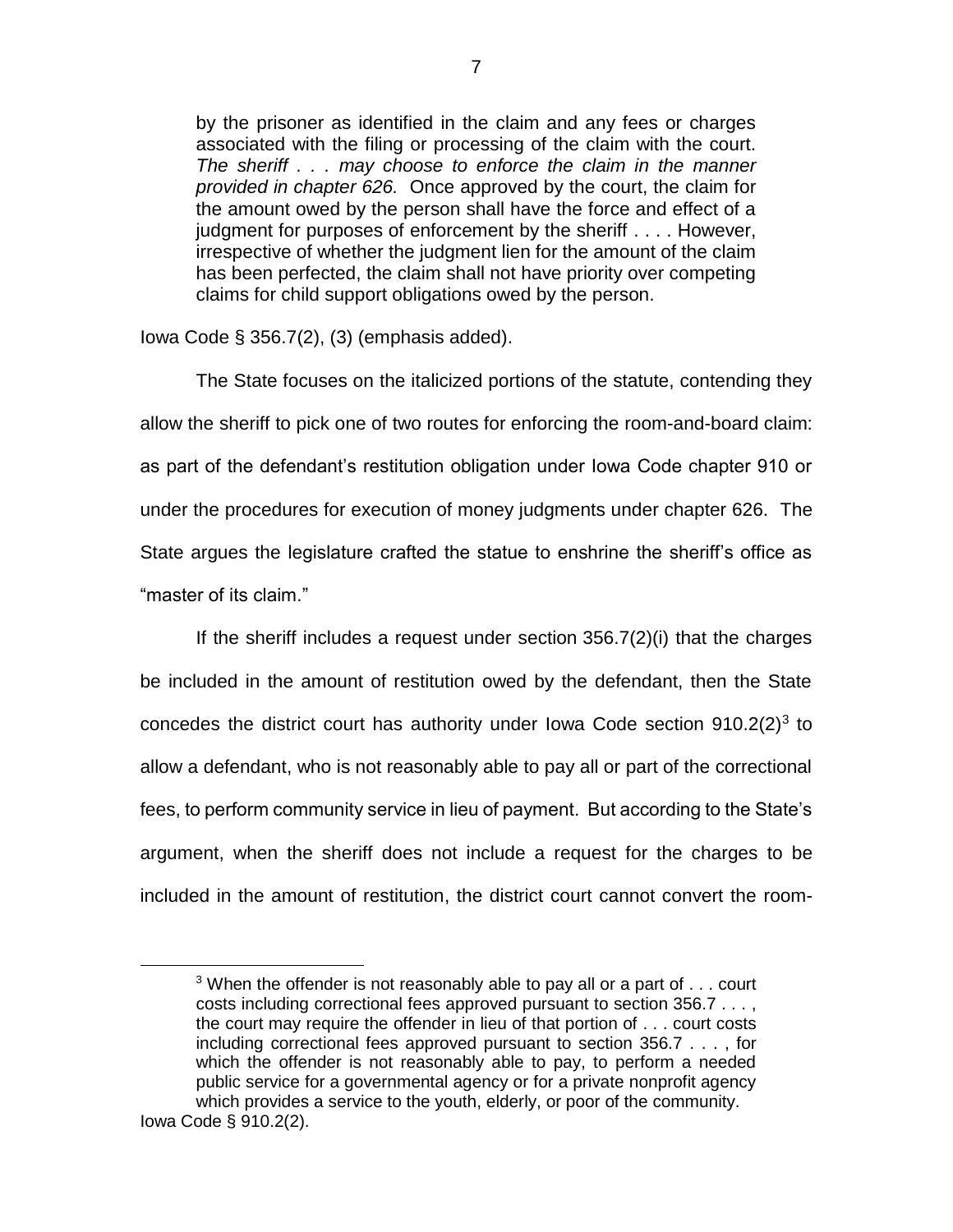and-board fees owed to a community service obligation. The State finds support for this dichotomy in *Abrahamson*, where the supreme court analyzed section 356.7 as follows:

Under section 356.7(3), a court-approved claim for room and board may be enforced in two ways: as a judgment in the traditional sense, under Iowa Code chapter 626, or as part of a restitution plan under chapter 910. Under section  $356.7(2)(q)$ , <sup>[4]</sup> a sheriff, if he decides to collect the claim under the restitution plan, must so state in the original claim.

## 696 N.W.2d at 591.

In *Abrahamson*, the Lucas County sheriff elected to collect the corrections fees by the restitution route. *Id*. Several Lucas County jail inmates objected to the reimbursement amounts from the sheriff that were added to their restitution orders, contending the "shall approve" language in section 356.7(3) "preclude[d] the exercise of judicial power and therefore [ran] afoul of constitutional principles of due process, equal protection, and separation of powers." *Id*. at 592. The court held "the defendants got exactly what they requested—a hearing that considered all of the factors under section 910.3 (necessity and reasonableness of the charges and the defendants' ability to pay)." *Id*. The *Abrahamson* court went on to "provide guidance in those cases in which a sheriff requests court approval of a claim as a condition precedent to collection of it under the regular judgment collection provisions of chapter 626, rather than through restitution." *Id*. The court decided the "shall approve" language did not mean that a court must "rubber stamp" a sheriff's claim under section 356.7. *Id*. ("[D]espite the lack of an express provision for judicial scrutiny, we have 'inherent discretionary authority to review any order .

 $\overline{a}$ 

 $4$  The applicable subparagraph is now (i).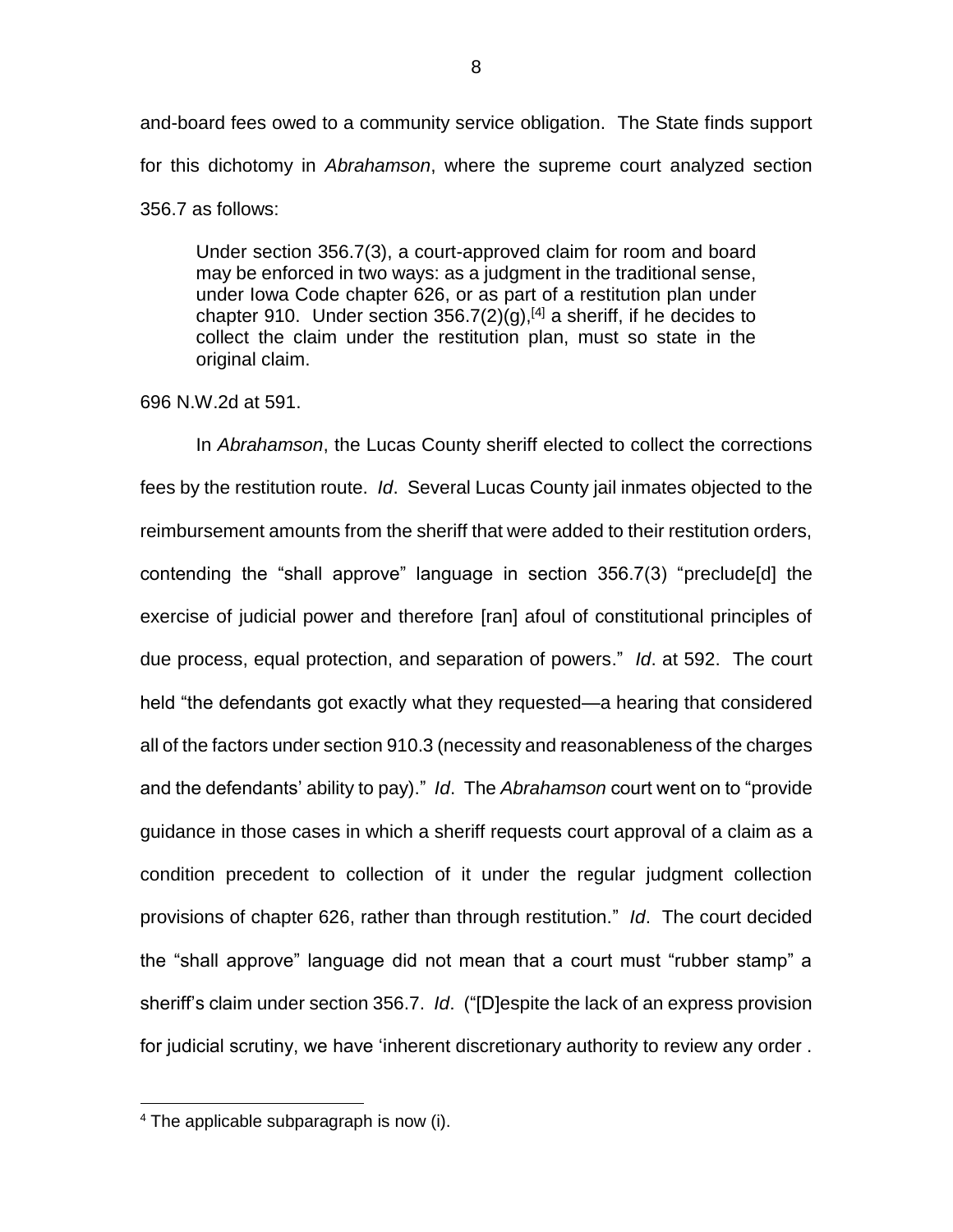. . for substantive, as well as procedural, irregularity, and to set the matter for hearing where necessary.'" (citation omitted)).

In this case, Polk County did not request that its reimbursement claim be included in Gochett's restitution order. Accordingly, the State contends the district court lacked authorization to apply provisions from chapter 910 to grant Gochett's request to modify the court order approving the sheriff's reimbursement. The State asks that we vacate the modification order.

On a theoretical basis, the State presents a persuasive argument that when a sheriff opts to enforce its room-and-board judgment under chapter 626, the restitution provisions in chapter 910 do not apply. But on a practical basis, it does not appear the Polk County sheriff actually chose to execute its room-and-board judgment using chapter 626. *Cf. State v. Letscher*, 888 N.W.2d 880, 887 (Iowa 2016) (noting in bail forfeiture case that sentencing court "followed none of the ordinary procedures for attachment and execution"). Instead, the assistant Polk County Attorney presented an exhibit showing the room-and-board fees stood as a financial obligation owed by Gochett in his criminal case, not as a separate civil judgment. The assistant county attorney also argued to the district court at the February 2017 hearing that Gochett was not making payments on his "court debt" so he was "delinquent and then it goes to collections under [section] 602.8107." The assistant county attorney further asserted her office would be "doing the collections on behalf of the Clerk of Court."

Despite the county attorney's reference to "court debt" at the hearing and the supreme court's citation to Iowa Code section 602.8107(1)(a) and Iowa Court Rule 26.4(2) in its order granting the petition for writ of certiorari, the State does

9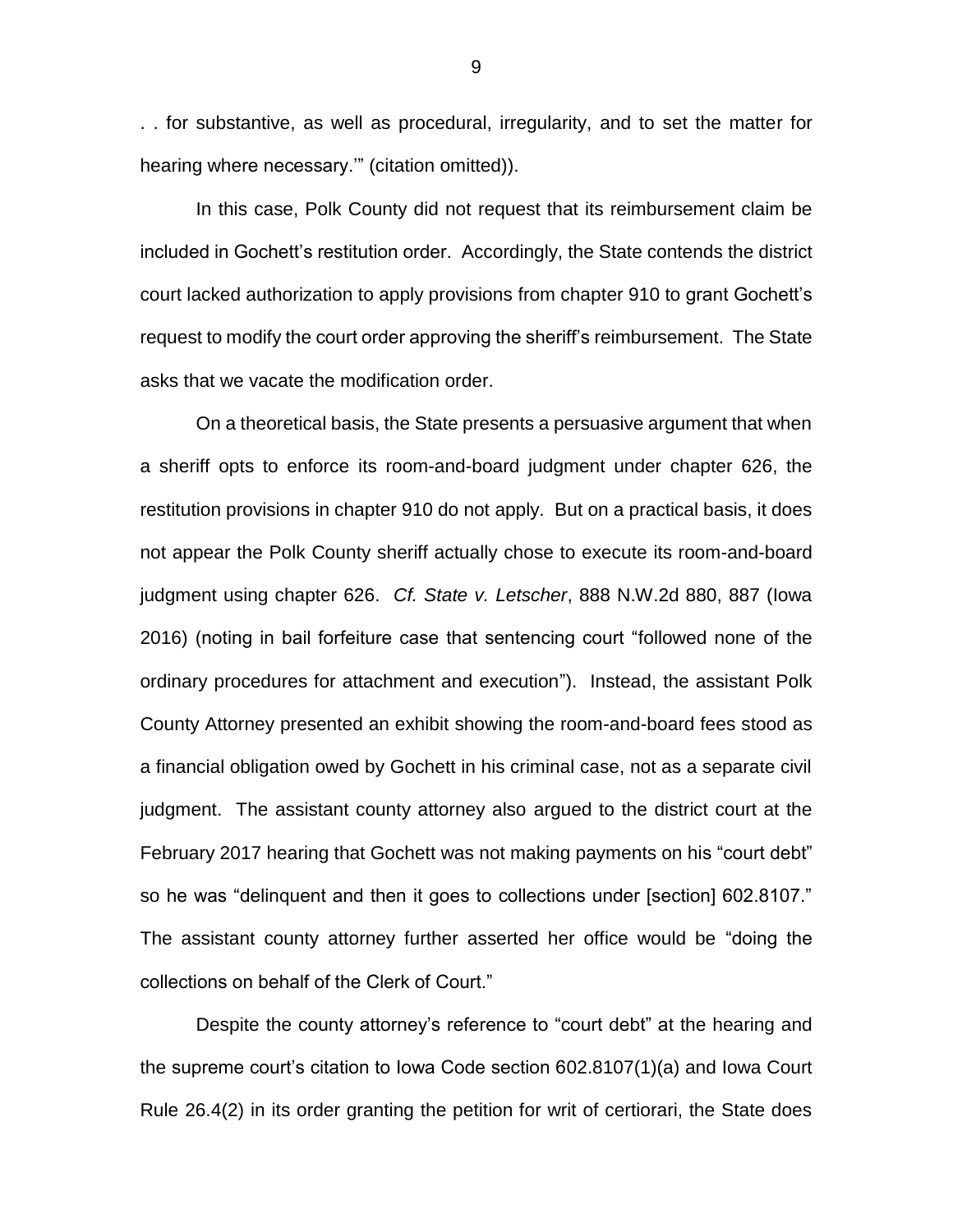not discuss these provisions in its appellant's brief. Section 602.8107(1)(a) defines "court debt" as "all fines, penalties, court costs, fees, forfeited bail, surcharges under chapter 911, victim restitution, court-appointed attorney fees or expenses of a public defender ordered pursuant to section 815.9, or fees charged pursuant to section 356.7 or 904.108." Court rules enacted in 2013 to implement section 602.8107(1) provide for community service in lieu of monetary payment of court debt in some circumstances.<sup>5</sup> *See* Iowa Ct. Rule 26.4. "When defendant is not reasonably able to pay all or part of defendant's court debt, community service may be substituted in lieu . . . court costs, including correctional fees approved pursuant to Iowa Code section 356.7 . . . ." Iowa Ct. R. 26.4(2).

Here, the district court decided Gochett did not have the reasonable ability to pay the entire \$7275 owed in correctional fees and substituted 483 hours of community service for \$3500 of the debt. The county attorney acknowledged Gochett's obligation was court debt as defined in section 602.8107(1). The court's action was authorized by rule 26.4(2). Accordingly, we decline the State's invitation to vacate the modified room-and-board reimbursement order.

#### **WRIT ANNULLED.**

 $\overline{a}$ 

Bower, J., concurs; Vogel, P.J., concurs specially.

<sup>&</sup>lt;sup>5</sup> One circumstance where a judicial officer is prohibited from ordering community service in lieu of monetary payment is when the court debt is already deemed delinquent. *See*  Iowa Ct. R. 26.4(6). In this case, Gochett was not required to begin making payments until procedendo issued after the appeal of his plea and sentence. Procedendo issued on June 7, 2017, and Gochett was resentenced on July 28, 2017.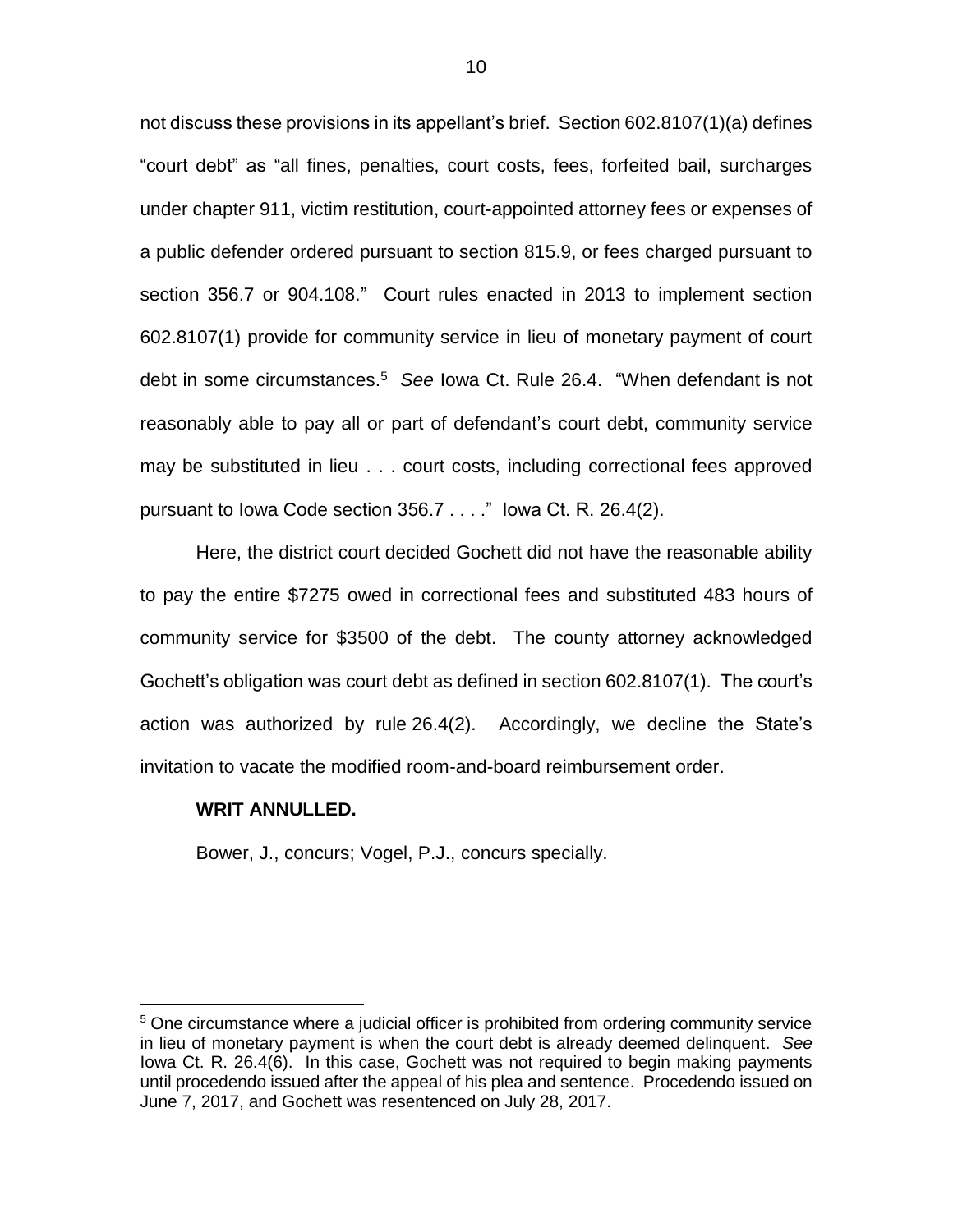**VOGEL, Presiding Judge.** (concurring specially)

I concur in the result, but write separately to note Iowa Court Rule 26.4, adopted in 2013, appears to conflict with the "guidance" provided by our supreme court's decision in *State v. Abrahamson*, 696 N.W.2d 589 (Iowa 2005), and Iowa Code section 356.7(3) (2015). *Abrahamson* noted that the county sheriff may elect to pursue the room-and-board fees through either the restitution plan or through traditional collection methods under chapter 626. 696 N.W.2d at 591. Here, the sheriff elected not to collect the fees through restitution but to enforce its claim under chapter 626. The court approved of the fee on May 1, 2015, finding the amount "fair and reasonable." "Once approved by the court, the claim for the amount owed by the person shall have the force and effect of a judgment for purposes of enforcement by the sheriff or municipality." Iowa Code § 356.7(3). Thus, the sheriff had a judgment against Gochett for \$7250 as of that date. No payments were made by Gochett, but the record fails to indicate whether the county sheriff was taking steps to execute on that judgment.

Over one year later, the court entered an order converting \$3500 of those fees to 483 hours of community service. The district court derived that power to convert the previously entered judgment under section 602.8107(1)(a), which defines "court debt" to include "fees charged pursuant to section 356.7," and the newly adopted Iowa Court Rule 26.4(2), which authorizes the court to substitute community service in lieu of court debt including "correctional fees approved pursuant to section 356.7" after finding a defendant not reasonably able to pay all or part of the court debt. Therefore, despite having a judgment against Gochett under section 356.7 for \$7250, the sheriff is no longer able to collect \$3500 of that